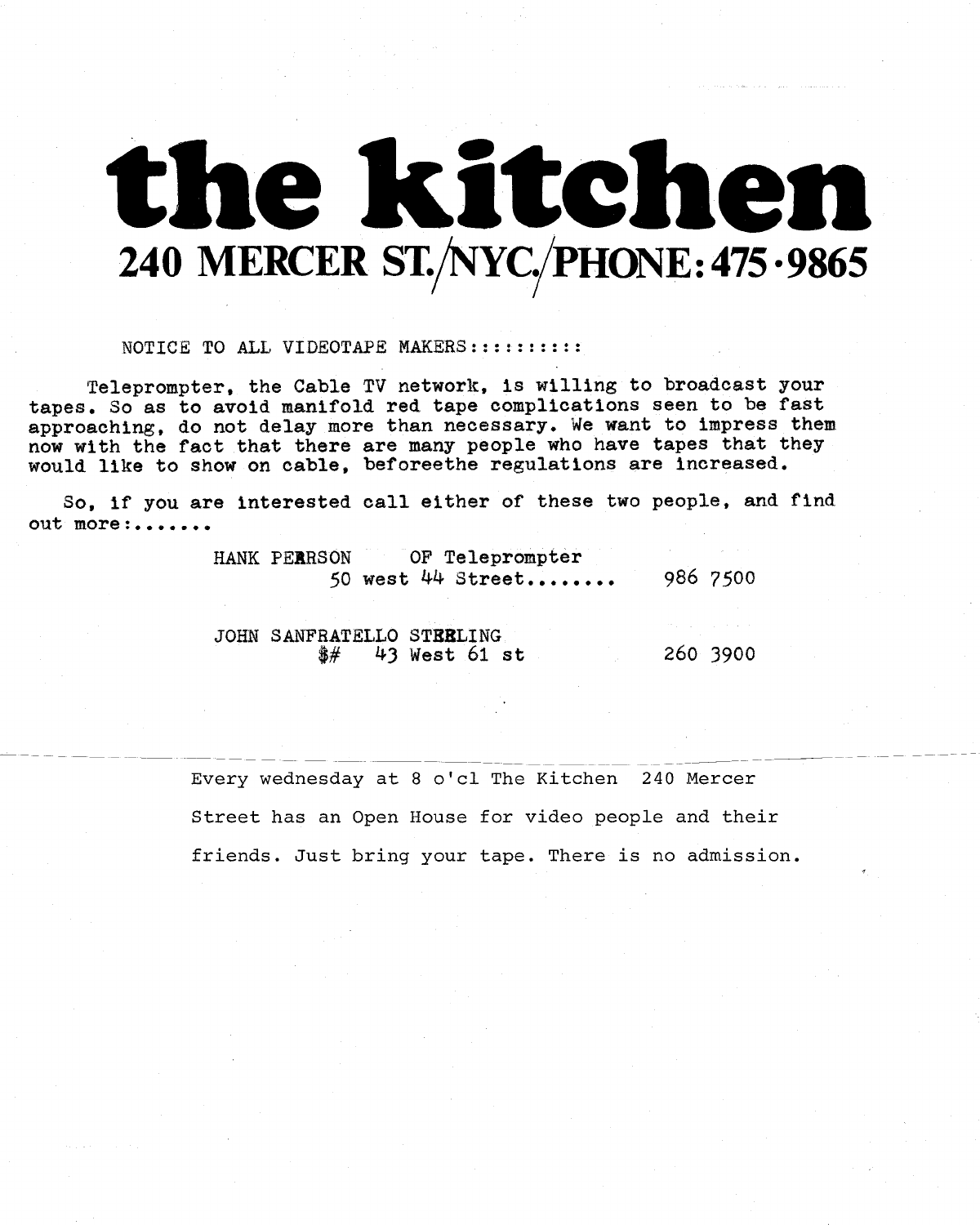



Log of Wednesday Evening Videotape Show at the Kitchen

| <u> 1971 </u> | Tape made by         | Title                                                |
|---------------|----------------------|------------------------------------------------------|
| $Ju1y$ $14$   | Shirley Clarke       | Feedbacks                                            |
|               | Dimitri Deveyatkin   | Video Tunnel                                         |
|               | Bill Etra            | Feedback with Laser                                  |
|               | Andy Mann            | Video Rock,<br>The Upper Middle Class                |
|               | Jackie Cassen        | Oscillations,<br>Charlotte Moorman                   |
|               | Richard Lowenberg    | <b>Sketches</b>                                      |
| July 21       | <b>Bill Etra</b>     | Eine Kleine Nachtmusikk                              |
|               | Ben Tatti            | Generated Images                                     |
|               | Andy Mann            | Subway                                               |
|               | Michael Goldberg     | The Flutist and the Dolphin,<br>Mirrors on the Beach |
|               | Poul Tschinkel       | A Festival of Folk Music                             |
|               | Dimitri Devyatkin    | Video Tunnel,<br>TV Distortions                      |
|               | Hank Resnick and     |                                                      |
|               | <b>Jackie Cassen</b> | Westbeth Festival                                    |
|               | Frank Cavestani      | Spontaneous Taping                                   |
|               | Michael Goldberg     | Dreaming,                                            |
|               |                      | <b>Ballet</b>                                        |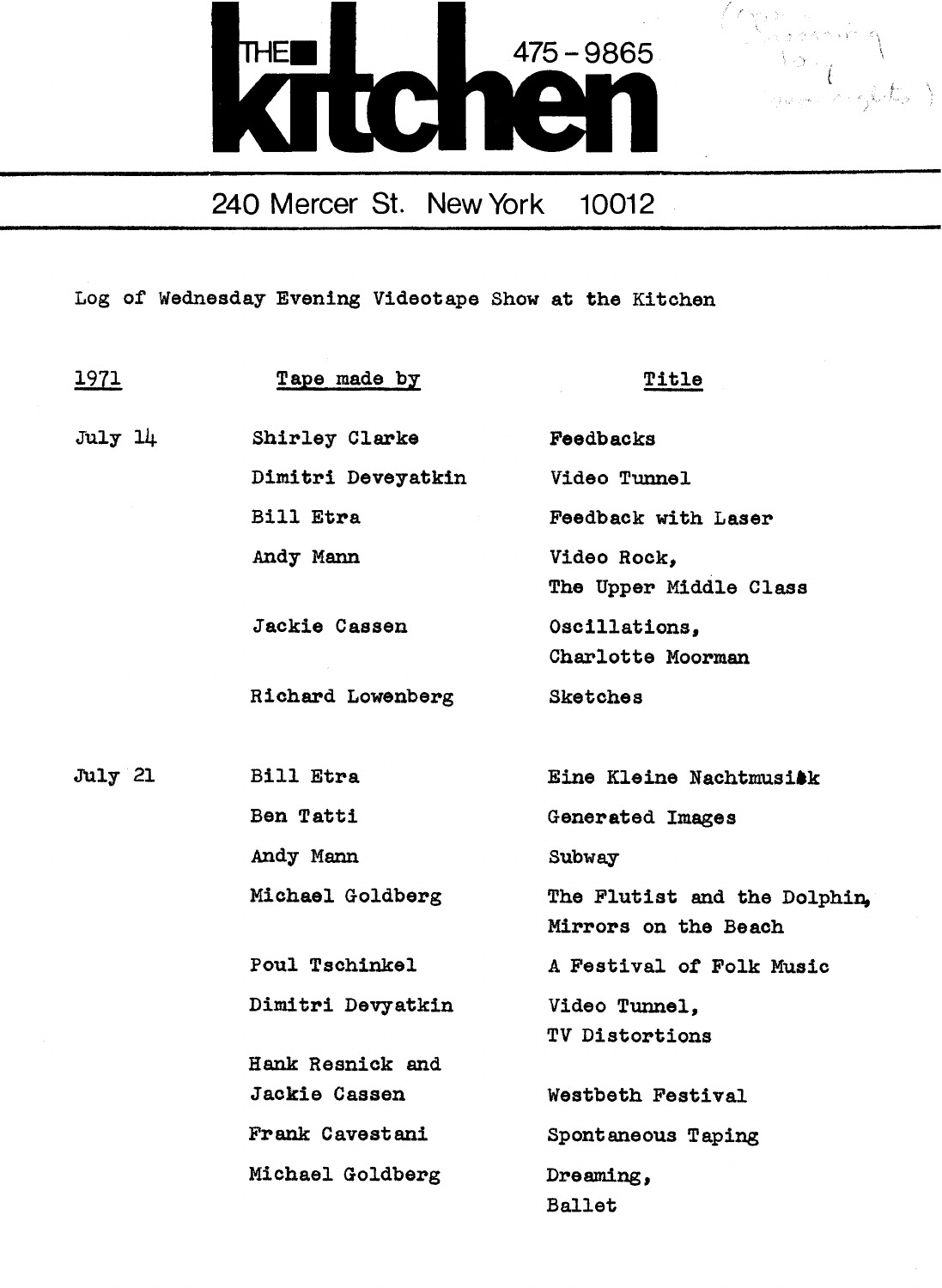

WEDNESDAY EVENING OPEN SCREENINGS (cone .)

Deidi von Schaeven, Robert Cordier, Ken Rose, and<br>Douglas Cooper

Pierre Jouchmans First Tape

Frank Cavestani Violence

August Frank Cavestani Laurie Long David Cort Davidson Gigliotti the Vasulkas Camile O'Grady Chuck Kennedy

July 28 Ann Arlen Mbour Beach, Senegal, West Africa

Vista Volunteers West Virginia County Fair

Wedding in New Jersey

Anonymous Judging the Victim

Violence  $60$  MIN

August 11 Feedbacks by Bill Etra Holdradin Michael Shamberg (of Raindance)  $H_0$  KKADIM Andy Mann Shirley Clarke People's Video Theater Dimitri Devyatkin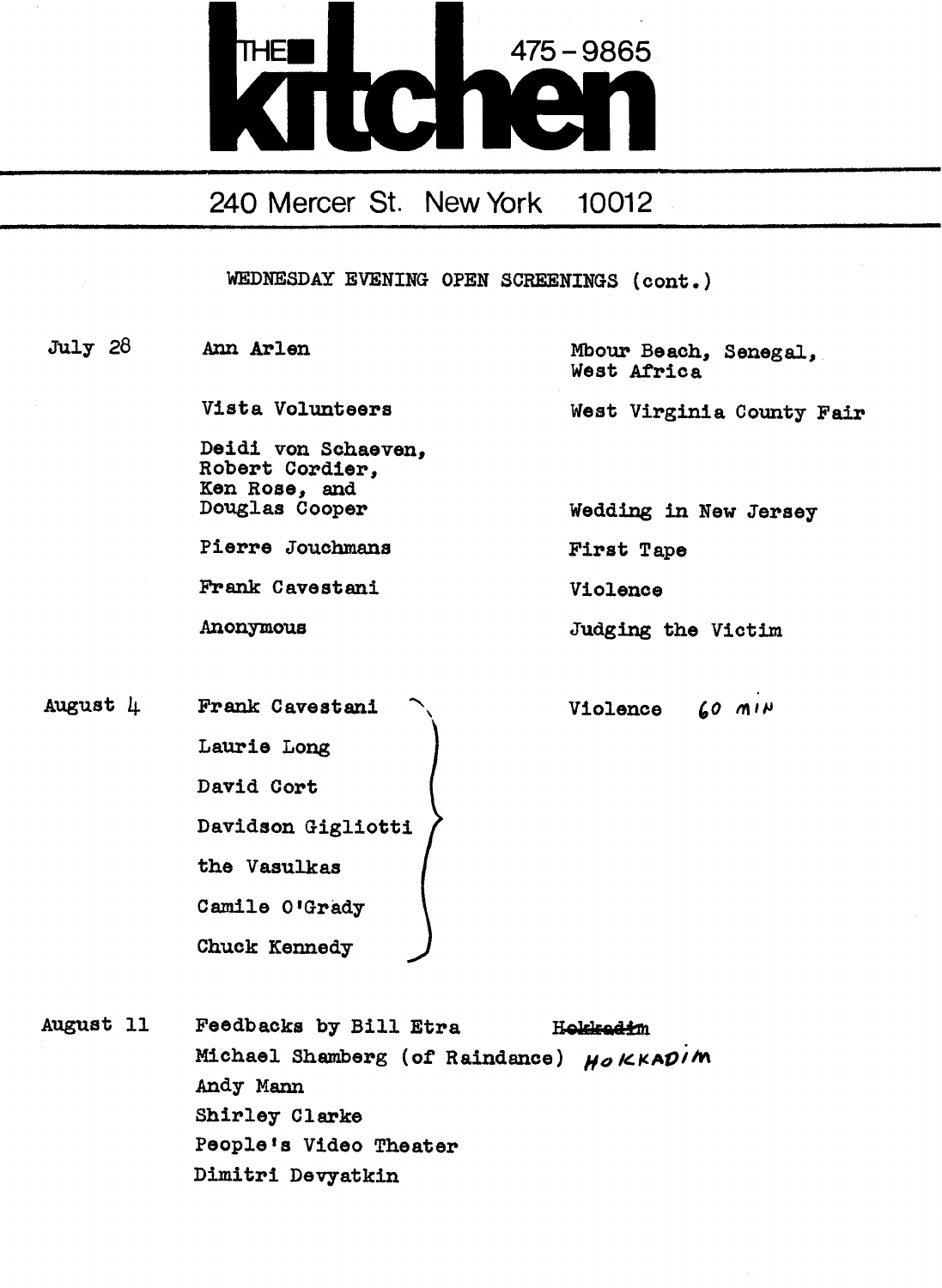

WEDNESDAY EVENING OPEN SCREENINGS (cont.)

August 18 People's Video Theater Message to San Francisco Peter Kaminsky Homo Chelsus Michael Shamberg "Andy Mann" Bill Etra **Laser Feedbacks**;

Shirley Clarke

also a film of same

Dimitri Devyatkin Video Tunnel, Blue Velvet

August 25 the Vasulkas Jackie Curtis Interview People's Video Theater Flag Tape, Tai Chi Lesson, Flower Arranging Lesson

September 1 media group in Tallahasee, Florida the Vasulkas Synthesized Images on Seigel Synthesizer Benedict Tatti Experiment #10 (with Stockhausen) September8 Richard Lowenberg Tony William's Lifetime See Mudra Gulp Self Portrait Fields Feedbacks Fields Jeremy Steig & Tom Golin: Jazz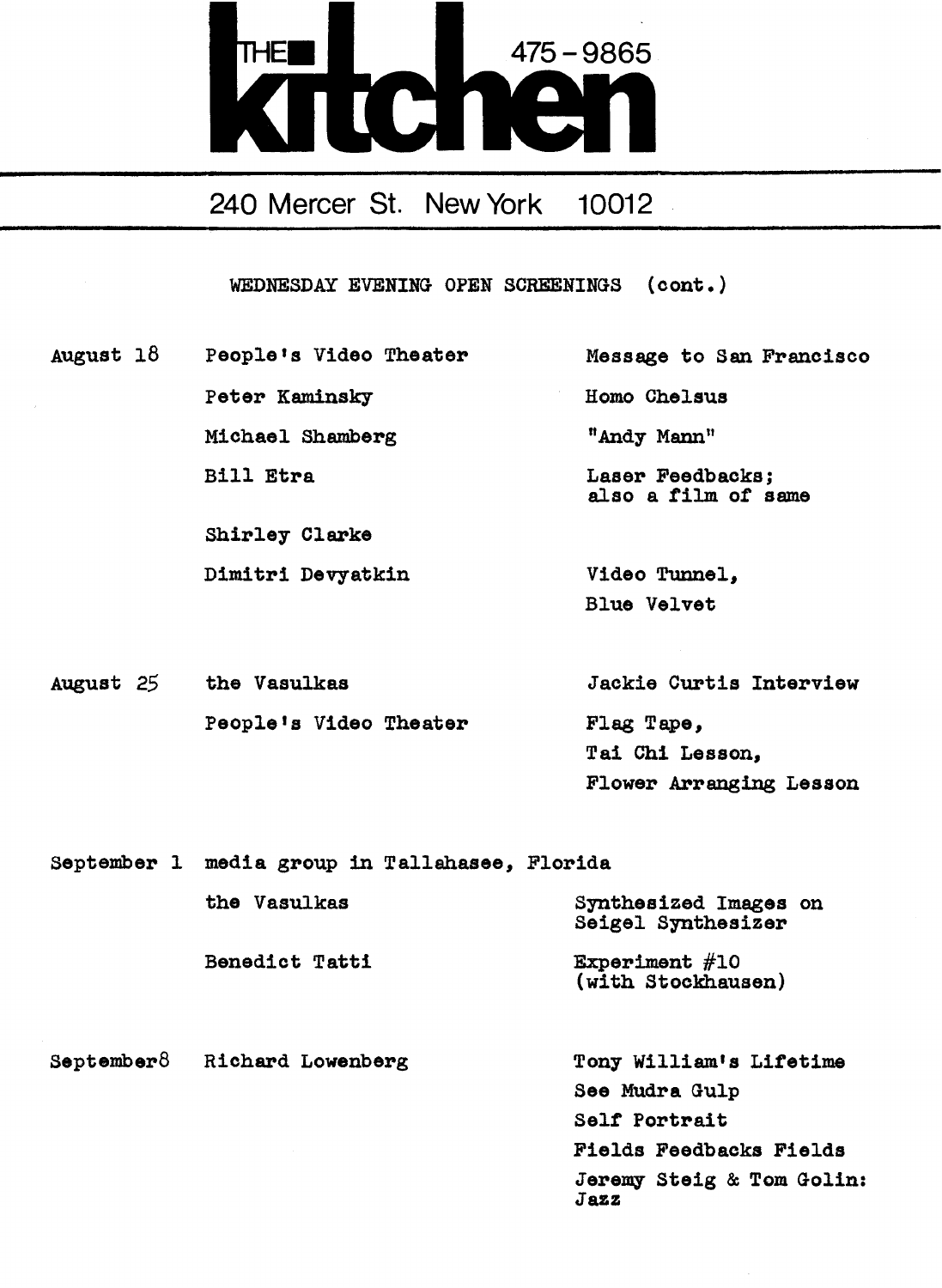

WEDNESDAY EVENING OPEN SCREENINGS (cont .)

(continued)

September 8 Ted Nelson  $LT$ .  $\&$  ARK $\forall$  Xanadu: Fantasm Keiko Tsumo and Action in Progress

> John Alpert Lower East Side Cultural Festival

Richard Rubinstein Arts and Crafts Fair, Garrison, New York

- Raindance Corporation Oilwells in Oaklahoma Hokkadim at the Corcoran Gallery
- September 15 Herb Golzman,<br>Robert Blueball Interview with Woody the Vasulkas Oscilloscope Images Ted Nelson and<br>T. Barry Xanadu: Fantasm

September 22 The Entire Program Presented by Paul Kaufmann, Representing the National Center for Experiments in TV, KQED, Bryant Street, San Francisco, California, Includes the Following: Jo Anne Kyger and

| Robert Zagone         | Descartes   |
|-----------------------|-------------|
| Richard Feliciano and |             |
| Robert Zagone         | Long Sounds |
| Robert Zagone         | Westpole    |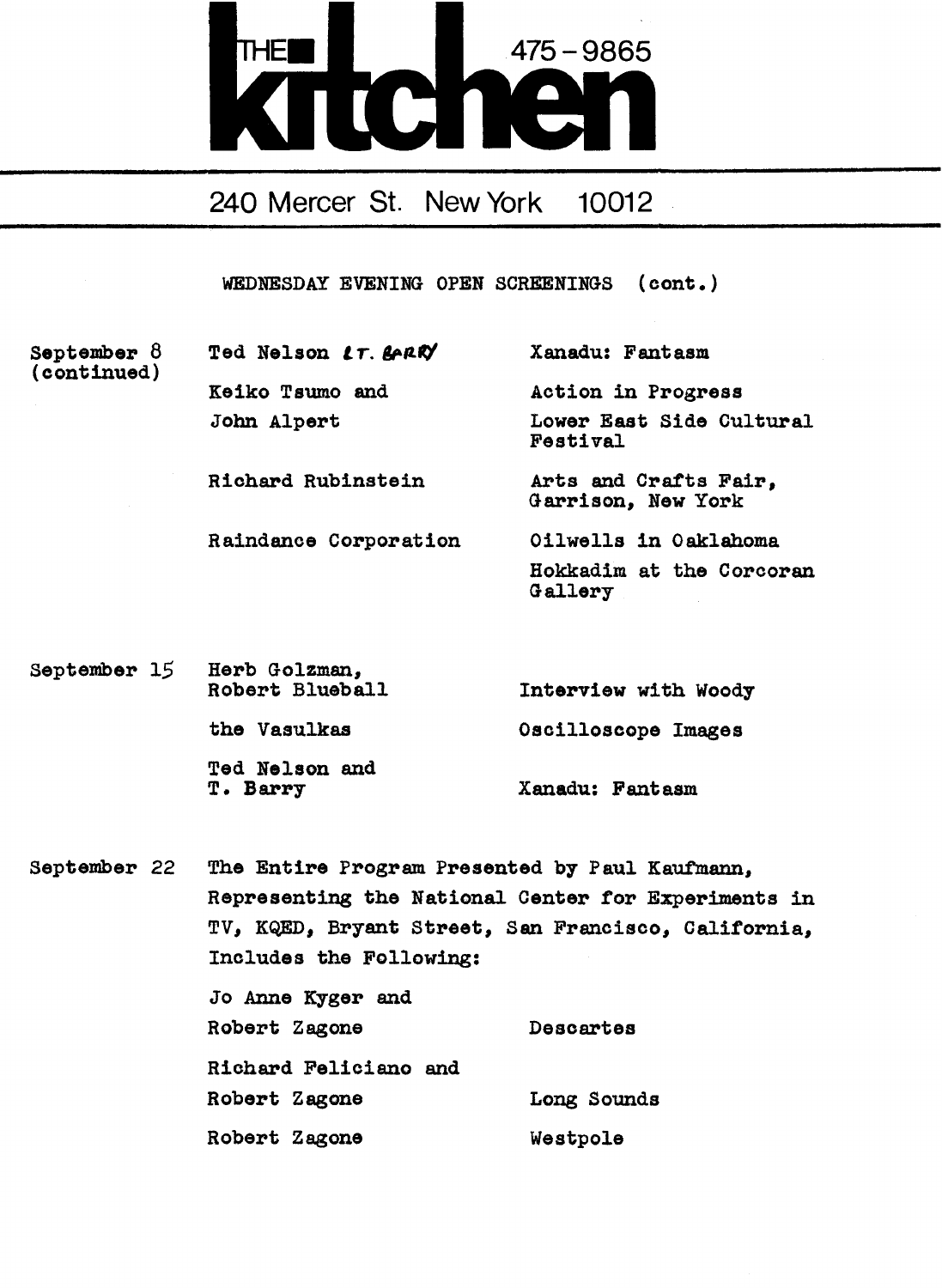# THE **EN 1475 - 9865**

240 Mercer St. New York 10012

| September 22<br>(continued) | Villard Rosenquist             | Light Forms                              |
|-----------------------------|--------------------------------|------------------------------------------|
|                             | Richard Feliciano and          |                                          |
|                             | Robert Zagone                  | Linearity                                |
|                             | <b>Donne</b>                   | Feedback                                 |
|                             | Stephen Beck                   | Point of Inflection                      |
|                             | Also Included in this Program: |                                          |
|                             | Pierre Jouchmans               | Earth People's Park,<br>Vermont          |
|                             |                                |                                          |
|                             | October 13 Dimitri Devyatkin   | Jack Light Tenor                         |
|                             | Ronny Mintz                    | Silver Dollar Restaurant<br>Interviews   |
|                             |                                | Subway Ride                              |
|                             | Video Access                   | Lakeville Community<br>New World News    |
|                             |                                |                                          |
| October 20 Bill Etra        |                                | Laser Patterns<br>(Ali Akbar Kahn audio) |
|                             | Eric Salzman                   | Ecolog                                   |
|                             | the Vasulkas                   | "Vain Victory"                           |
|                             | <b>Bill Etra</b>               | Laser and<br>Phantastic Pheedback        |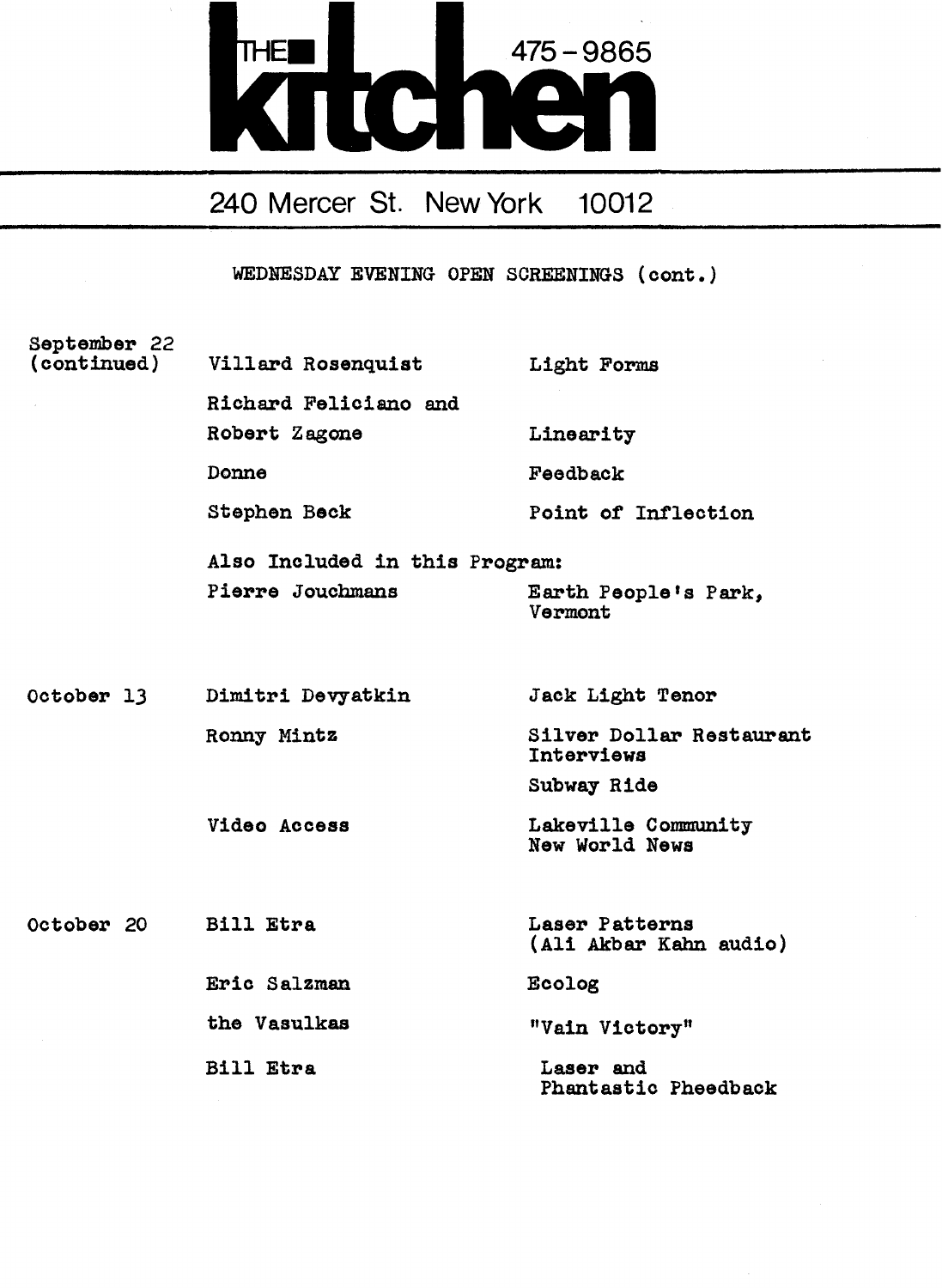

WEDNESDAY EVENING OPEN SCREENINGS (cone.)

### October 20 (continued)

| Charles Philips,               |                                                                     |
|--------------------------------|---------------------------------------------------------------------|
| Shridhar Bapat, and            |                                                                     |
| Dan Coffey                     | Matrix NCB                                                          |
| Elain Summers                  | Experimental Intermedia<br>Foundation by Video Access               |
| Keiko Tsumo and<br>John Alpert | Demonstration of Acupuncture<br>Chinese Herb Store<br>Chinese Opera |
| Aldo Tambellini                | South Brooklyn                                                      |

October 27 New York University Videotec Show

| <b>Bill Roberts</b> | Street Chain        |
|---------------------|---------------------|
| Andy Mann and       |                     |
| Bobby Mariano       | Bookstore           |
| Andy Mann           | Subway              |
| Richard Johnson     | Computer at Courant |
| Laura Prinakoff and |                     |
| Jenny Goldberg      | Ecology             |

| November 3 | Geoff Greene       | David Who Lives on the Bowery                   |
|------------|--------------------|-------------------------------------------------|
|            | Kaiulani Lee       | City Street Theater (Fair '71)                  |
|            | Acme Video Rangers | Fanny at Boston University                      |
|            | Joseph Seale       | Demonstration of Video<br>Modifier-Effects Unit |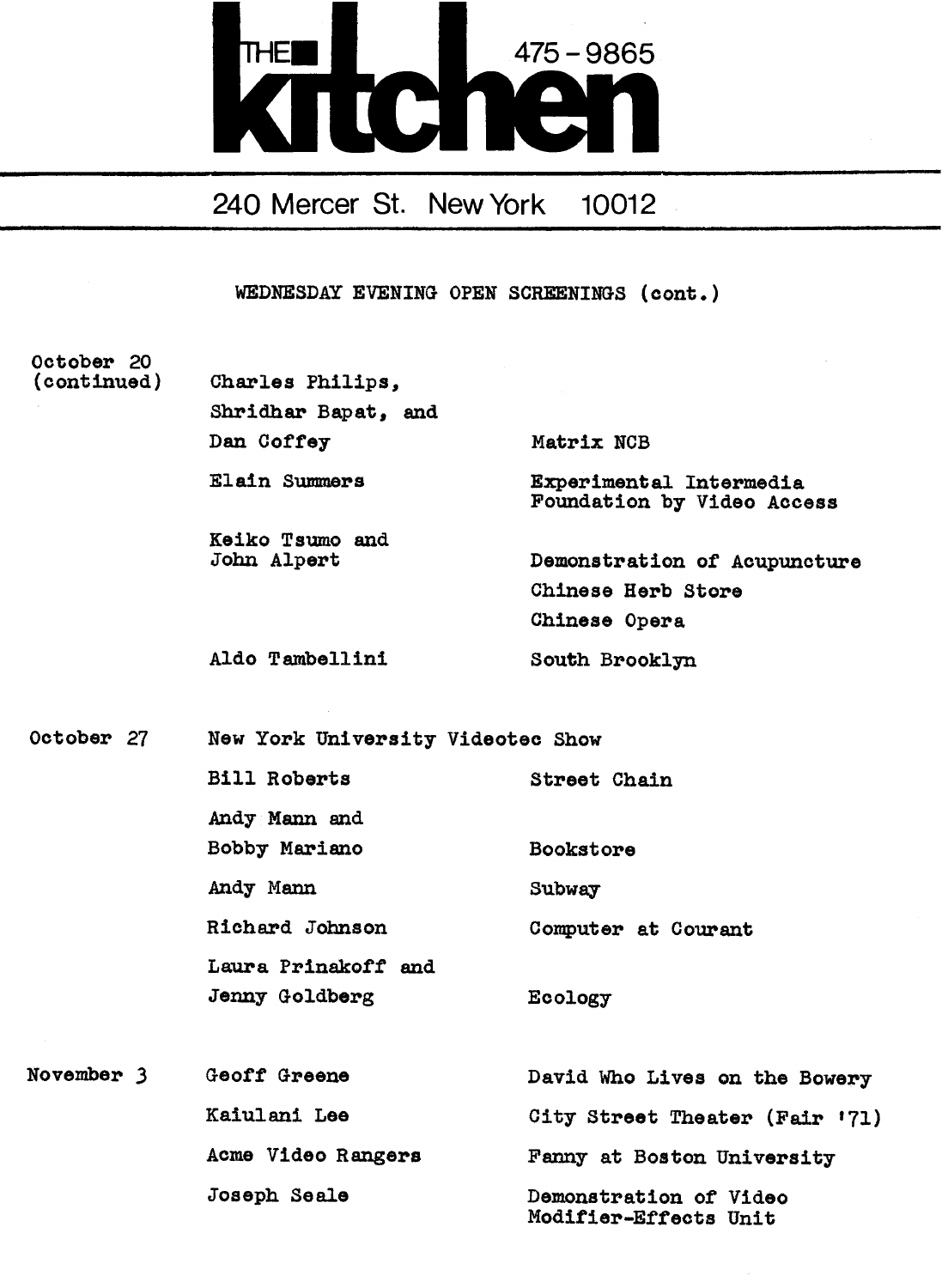

WEDNESDAY EVENING OPEN SCREENINGS (cont.)

| November 10 | Acme Video Rangers | Egotrip                                             |
|-------------|--------------------|-----------------------------------------------------|
|             | Jack Spencer       | Indians at Oakland                                  |
|             | Andres Mannik      | Dance Improvisation by<br>Kei Takei and Erin Martin |

- November 17 Herbert Wise Israel Young of the Folklore Center Dan Hesse Firemen
	- Andres Mannik Dance Improvisation by Kai Takei and Erin Martin

Key Snow

November 24 Dimitri Devyatkin Dyckman Street Interviews the Vasulkas Video Ballet

> Paul and Carol Roussopolus (Paris) Fait Pas Chaud Frank Cavestani Space Video Arts Dance Improvisations Philip Perlman and Dimitri Devyatkin Alpha Wave Tapes the Vasulkas  $I$ celand Tape  $#2$

December 1 John Alpert and Keiko Tsumo Newburg New York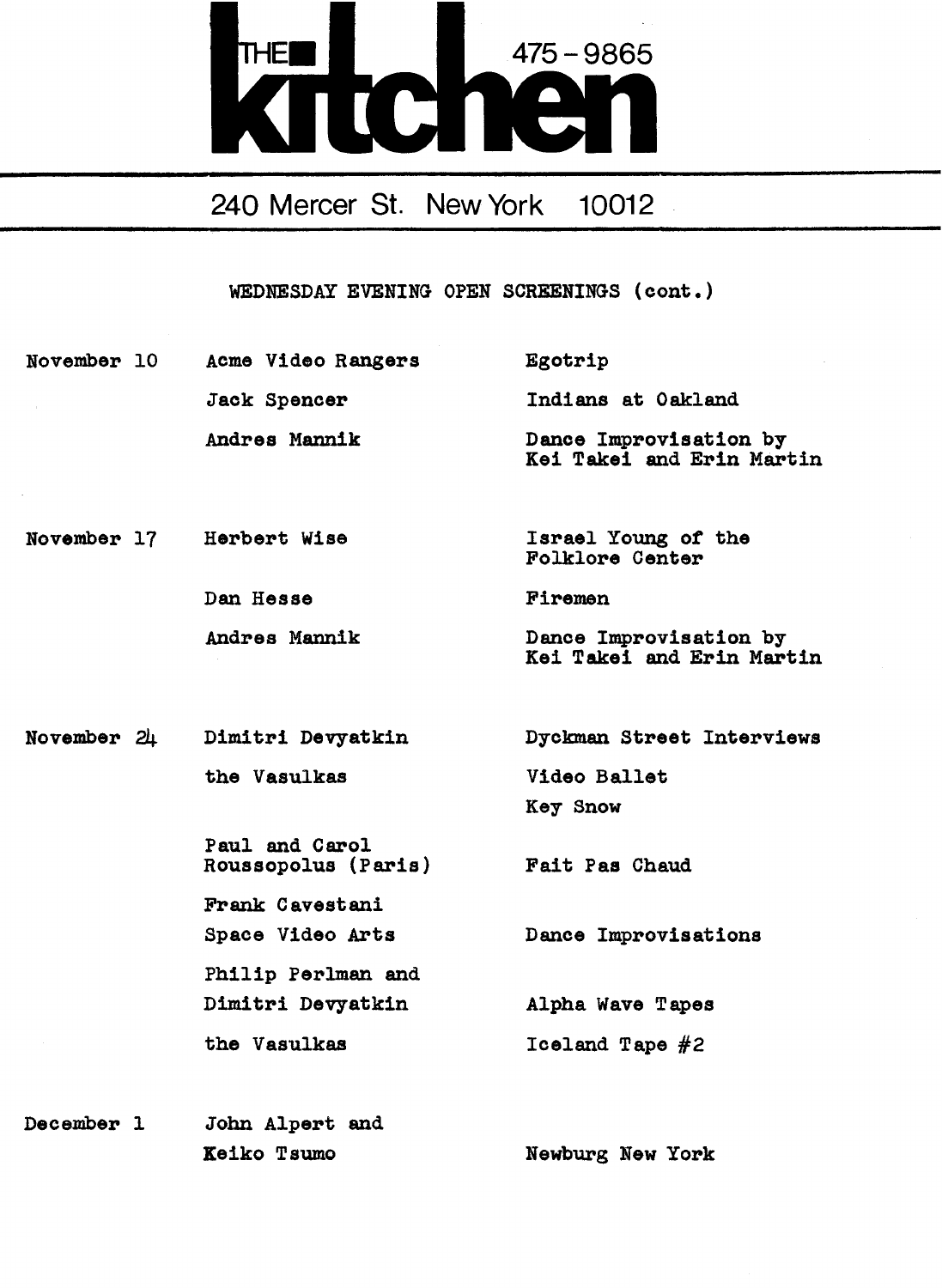

| December 1<br>(continued) | Dimitri Devyatkin and                                                                     |                                                                               |
|---------------------------|-------------------------------------------------------------------------------------------|-------------------------------------------------------------------------------|
|                           | Buncy Devyatkin                                                                           | Dyckman Street Interviews                                                     |
|                           | Andres Mannik                                                                             | Kei Takei and Erin Martin<br>(with live music synthesized<br>by the Vasulkas) |
| December $\delta$         | Benedict Tatti                                                                            | Two tapes (titles unavailable)                                                |
|                           | Skip Sweeney                                                                              | Feedback                                                                      |
|                           |                                                                                           | Frisbee Contest                                                               |
|                           | Robert Zagone                                                                             | Westpole                                                                      |
| December 15               | Dimitri Devyatkin                                                                         | Putney and Bach                                                               |
|                           | the Vasulkas                                                                              | <b>Black Sunrise</b>                                                          |
|                           | Dimitri Devyatkin                                                                         | Robert Bender                                                                 |
|                           | William Gwinn and                                                                         |                                                                               |
|                           | <b>Brice Howard</b>                                                                       | Primordia                                                                     |
|                           | William Gwinn,<br>Willard Rosenquist,<br>George Kaplan,<br>Bill Roarty, and<br>Ann Turner | Artica                                                                        |
|                           | Aldo Tambellini                                                                           | <b>Jet in Snow</b>                                                            |
|                           | Bill Etra and                                                                             |                                                                               |
|                           | Jost Vanrees                                                                              | Experiments in Sync-up<br>of three Videocorders                               |
|                           | Sheldon Ramsdell                                                                          | Lifetime to Cairo                                                             |
|                           |                                                                                           |                                                                               |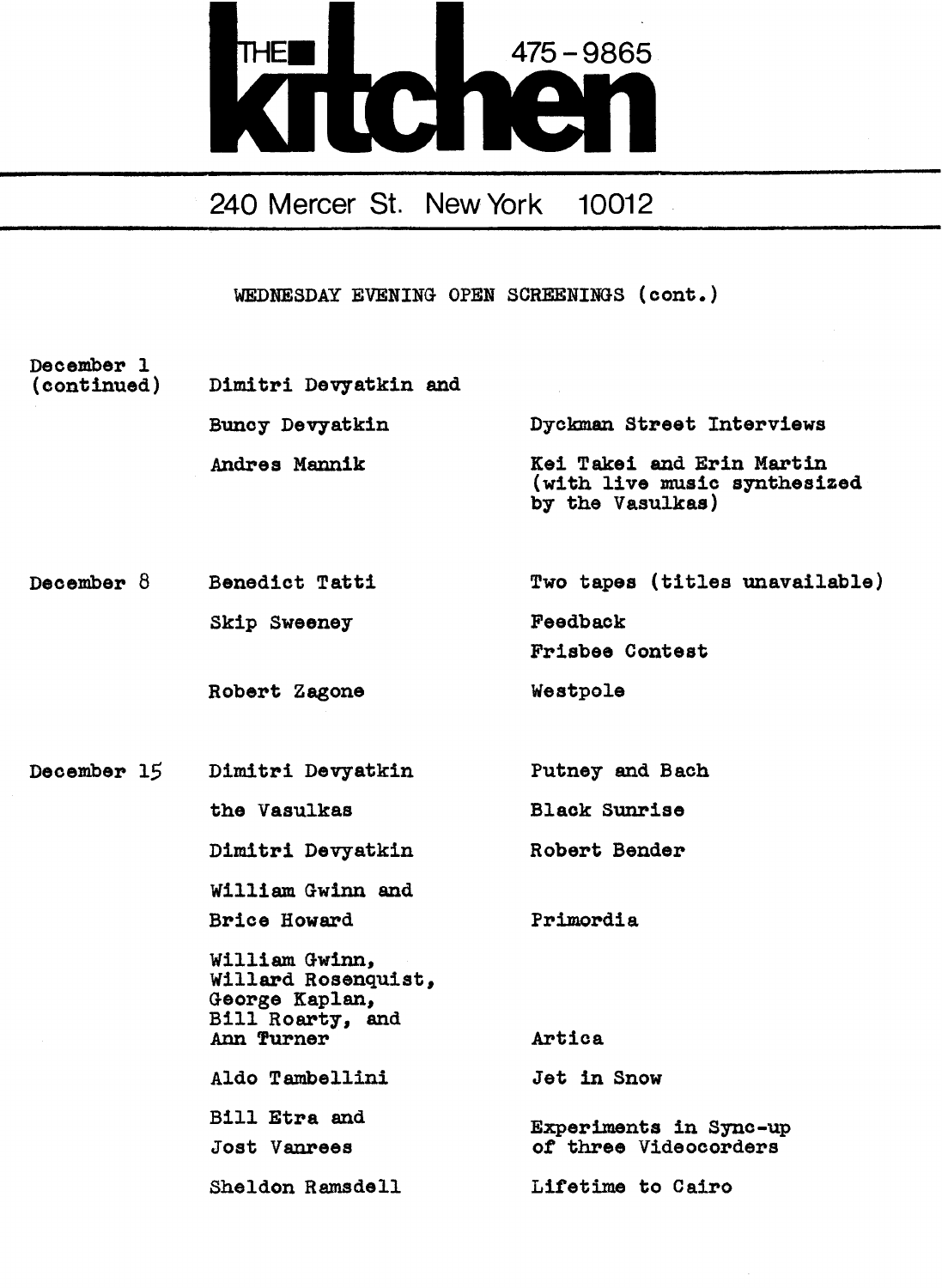

WEDNESDAY EVENING OPEN SCREENINGS (cont .)

| December 22 | Takahiko Iimura                          | Blinking                                          |
|-------------|------------------------------------------|---------------------------------------------------|
|             |                                          |                                                   |
| December 29 | the Vasulkas                             | Miles Davis                                       |
|             | Andy Mann                                | Syracuse Xmas                                     |
|             | Dimitri Devyatkin and<br>Buncy Devyatkin | Grateful Dead<br>Suspicion<br>Duke of Earl        |
|             | Sheldon Ramsdale                         | Vietnam Veteran at the Brig<br>Brooklyn Navy Yard |

1972

| January 5 | Stuart Birnbaum            | Videofilm (film)                                                |
|-----------|----------------------------|-----------------------------------------------------------------|
|           |                            | Chicken Little--<br>a Documentary of Despair                    |
|           | Jud Yalkut and             |                                                                 |
|           | Nam June Paik              | Waiting for Commercials (film)                                  |
|           | <b>Bill Etra</b>           | Synthetic Video<br>Persian Cats Keyed<br>Bill's Brother Playing |
|           | Frank Cavestani            | $N.Y.,$ Fall $171,$ the Tragedy<br>of the Pentagon              |
|           | GUSZLLA<br>Ernest Geszerla | Oscillosope Images                                              |
|           | Greg Colebrook             | Chameleon                                                       |
|           | Bill Etra                  | Mozart Feedback                                                 |
|           |                            |                                                                 |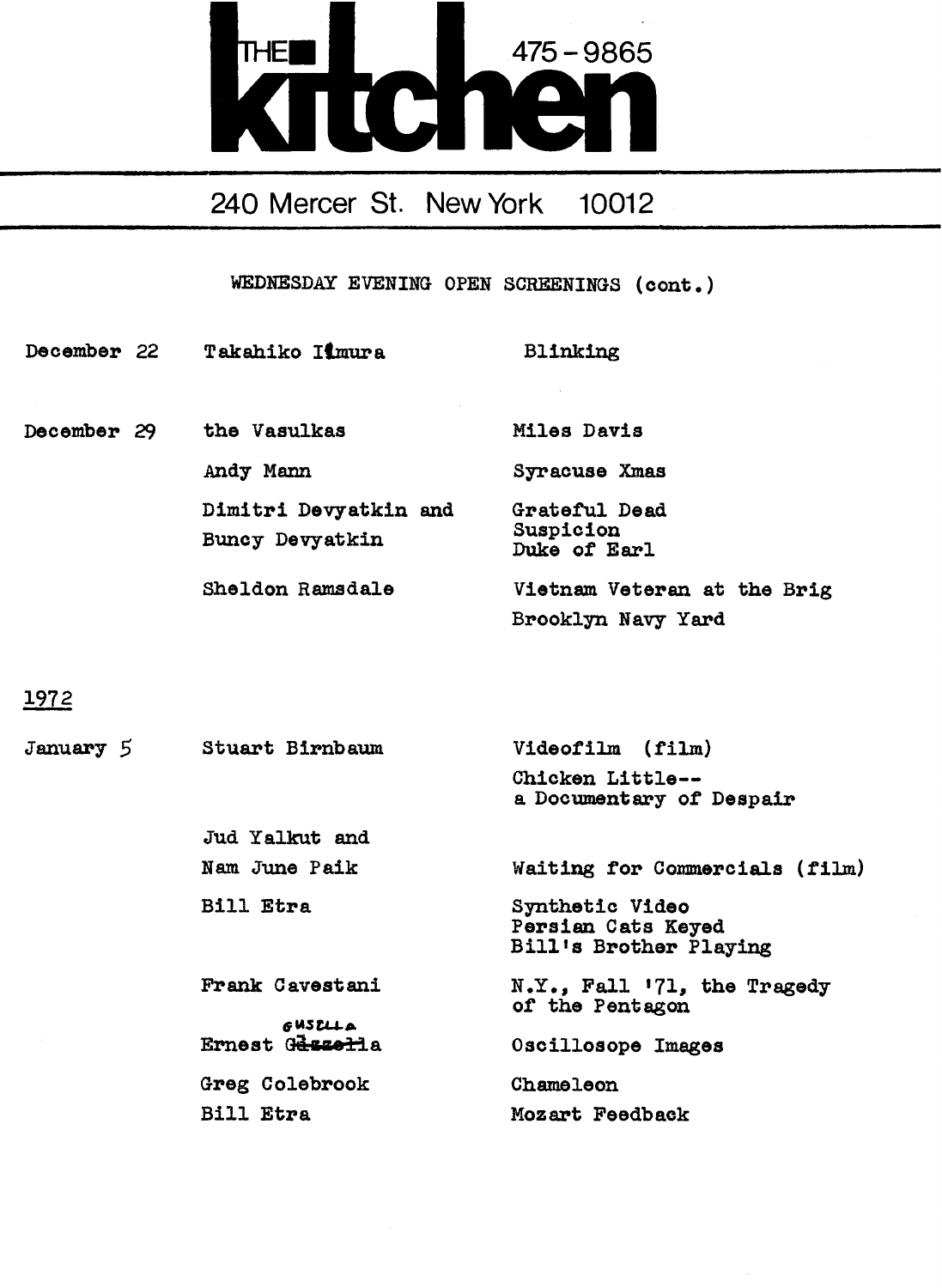

| January 12        | Peter Sorensen             | Siegel's Video-synthesizer<br>Travels in the West<br>A House in Woodstock |
|-------------------|----------------------------|---------------------------------------------------------------------------|
|                   | imhra.<br>Takahiko limurra | The Chair                                                                 |
|                   |                            | Self Identity                                                             |
|                   |                            |                                                                           |
| January 19        | Donald Bellinger           | "Eric"                                                                    |
|                   | <b>Jamie Newman</b>        | Three Sketches                                                            |
|                   | Benedict Tatti             | EX 30                                                                     |
|                   | Richard Rubinstein         | Spain, Dec. '71                                                           |
|                   | Shridhar Bapat             | Aleph-Null                                                                |
|                   | Donald Bellinger           | Tango Erotico                                                             |
|                   | Herb Wise                  | Israel Young Portrait                                                     |
|                   |                            |                                                                           |
| <b>January</b> 26 | Sheldon Ramsdale           | One Hour Documentary<br>of the Vietnam Veterans<br>Against the War        |
|                   | Jim Smith                  | Animated Films                                                            |
|                   | Steven Joseph              | Tapes From Richmond College,<br>Staten Island                             |
|                   |                            |                                                                           |
| February 2        | the Vasulkas               | Flying Metallic Objects                                                   |
|                   | Kitchen Production         | Ultraviolet's Last Supper                                                 |
|                   | John Alpert                | First Tapes                                                               |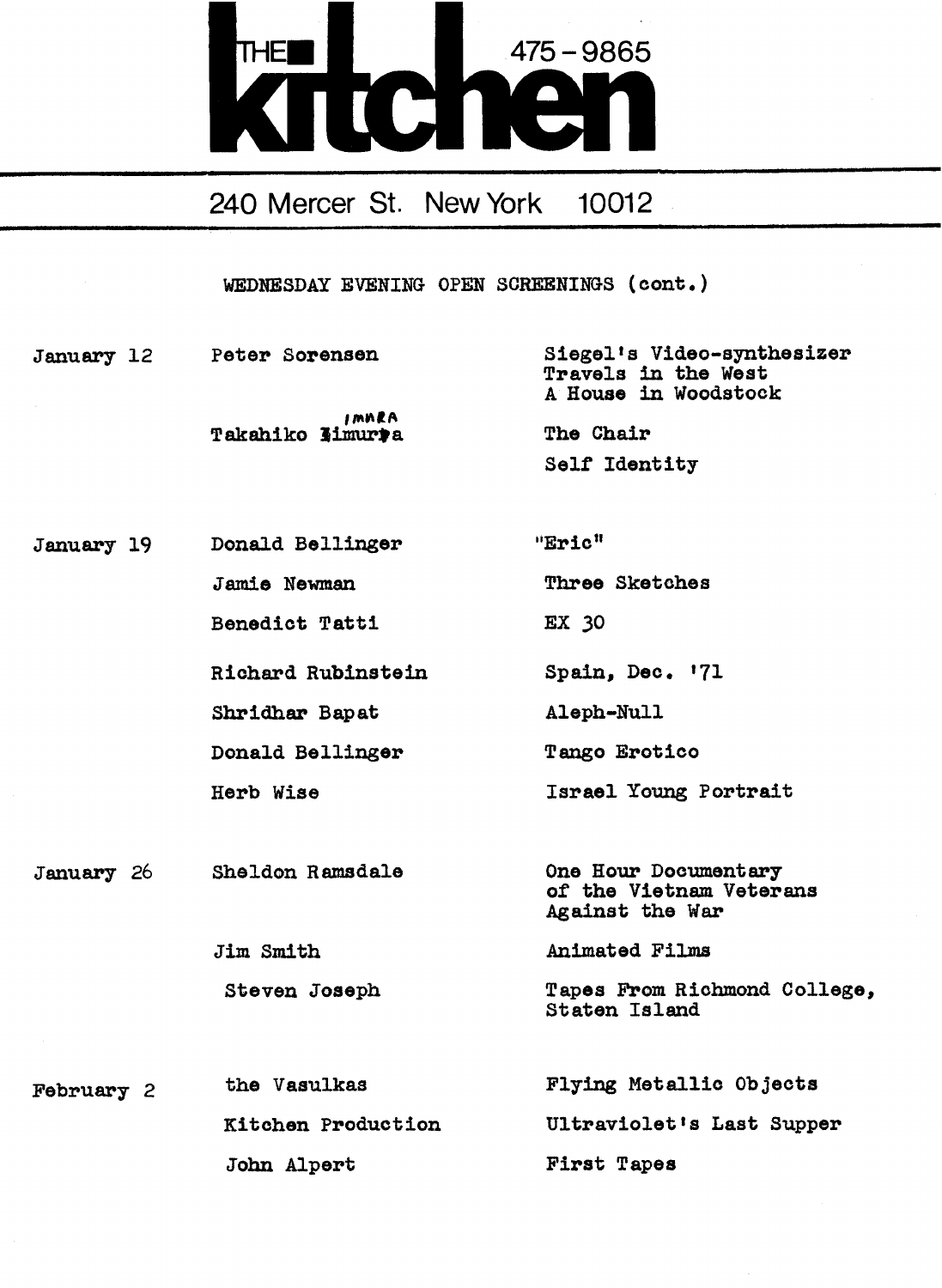

| February 2<br>(continued) | Jim Smith         | Genus Project PTI                                |
|---------------------------|-------------------|--------------------------------------------------|
|                           | Philip Perlman    | Retrograde                                       |
|                           | John Alpert       | Trumpet                                          |
| February 9                | Dimitri Devyatkin | Masonic Funeral Music<br>Greatful Dead           |
| <b>February 16</b>        | Dimitri Devyatkin | Masonic Funeral Music                            |
|                           | Cary Fisher       | Dome Project<br>Home Interview                   |
|                           | David Farrelly    | Interview with a Tantric<br>Monk                 |
|                           | Dimitri Devyatkin | Keyed Bach                                       |
| February 23               | the Vasulkas      | Sea and Wind                                     |
|                           | Dimitri Devyatkin | Keyed Bach<br>Masonic Funeral Music<br>Factorial |
|                           | Shridhar Bapat    | Aleph-Null                                       |
|                           | the Vasulkas      | Jimi Hendrix and<br>Don Cherry                   |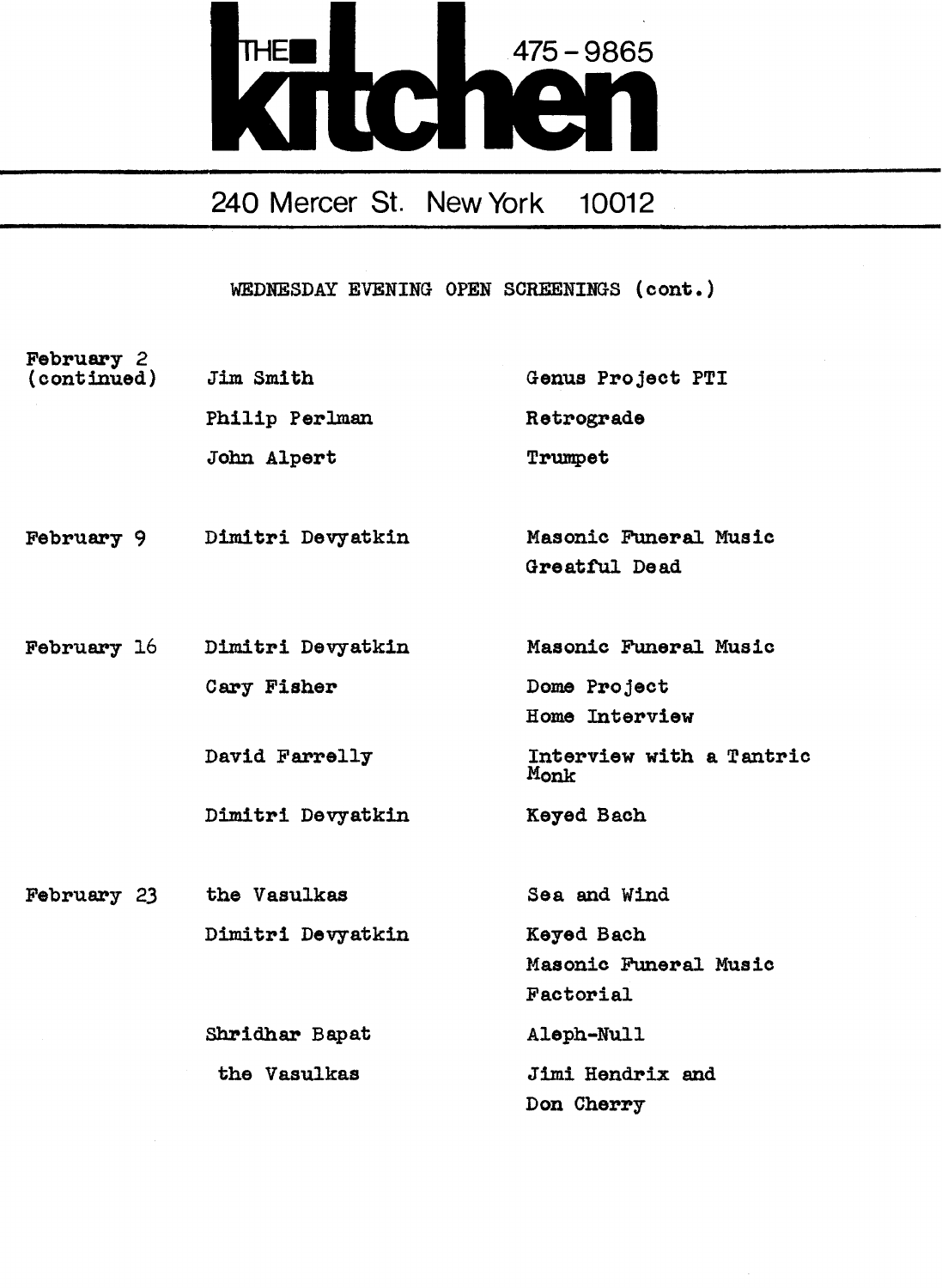

WEDNESDAY EVENING OPEN SCREENINGS (cont.)

March 1 Dimitri Devyatkin Keyed Bach Ben Tatti EX 50 Jim Smith Interview Anton Perich David Peel Clifford Hughes Nick De Lucia WBAI 12th Anniversary Party March  $8$ Dimitri Devyatkin CZ Dance Tape CUSLLA<br>Ernest Gizzella Four Compositions Ann MacIntosh Mary Eulen Warren Brodey Helen Bateman March 15 Cindi Valtaire Kaleidoscope Dimitri Devyatkin Videoworks Ben Tatti Ex 50 Cary Fisher Chakla Group Antonio Muntadas Environment Roger Davis California Talking Bill Etra Mars - Optic Aspic Howard Hirsh Solarised Dancers A 1940 Mickey Mouse Film In 16MM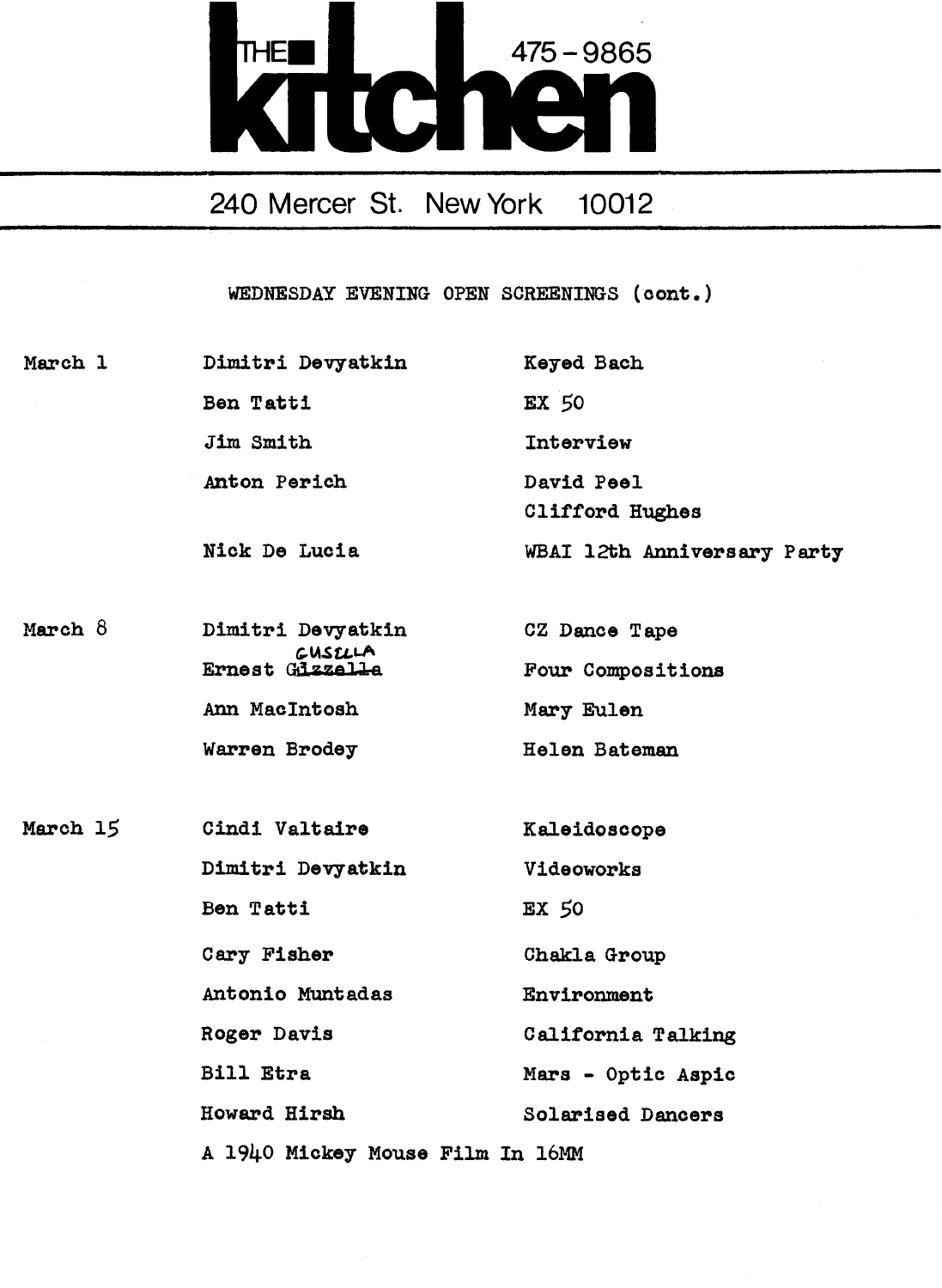

| March 22  | <b>GhSELLA</b><br>Ernest Glasselta    | New Tape (untitled)                                                 |
|-----------|---------------------------------------|---------------------------------------------------------------------|
|           | Shridhar Bapat                        | Aleph-Null                                                          |
|           | Dimitri Devyatkin                     | Bach Keyed<br>Abstractions<br>CZ Dance Tape                         |
|           | IMARA<br>Takahiko I <del>imur</del> a | $10$ to $1$                                                         |
|           | Daniel Landau                         | Trans-sexuals                                                       |
| March 29  | Vista Volunteers<br>in West Virginia  | Buffalo Creek Disaster<br>Interviews with Survivors<br>of Dam Break |
|           | Dimitri Devyatkin                     | House of Horizontal Sync<br>Step Turns                              |
| April $5$ | Max Waldman                           | Ekhaterina Sobechanskaya--<br>the Dying Swan                        |
|           | Allan Powell                          | Feedback                                                            |
|           |                                       | Heartbeat                                                           |
|           |                                       | R.I. School of Design --<br>Documentary                             |
|           | Ernest Cascus<br>Ernest Cassed-la     | New Untitled Work $#8$                                              |
|           | Anton Perich                          | Helga Howard                                                        |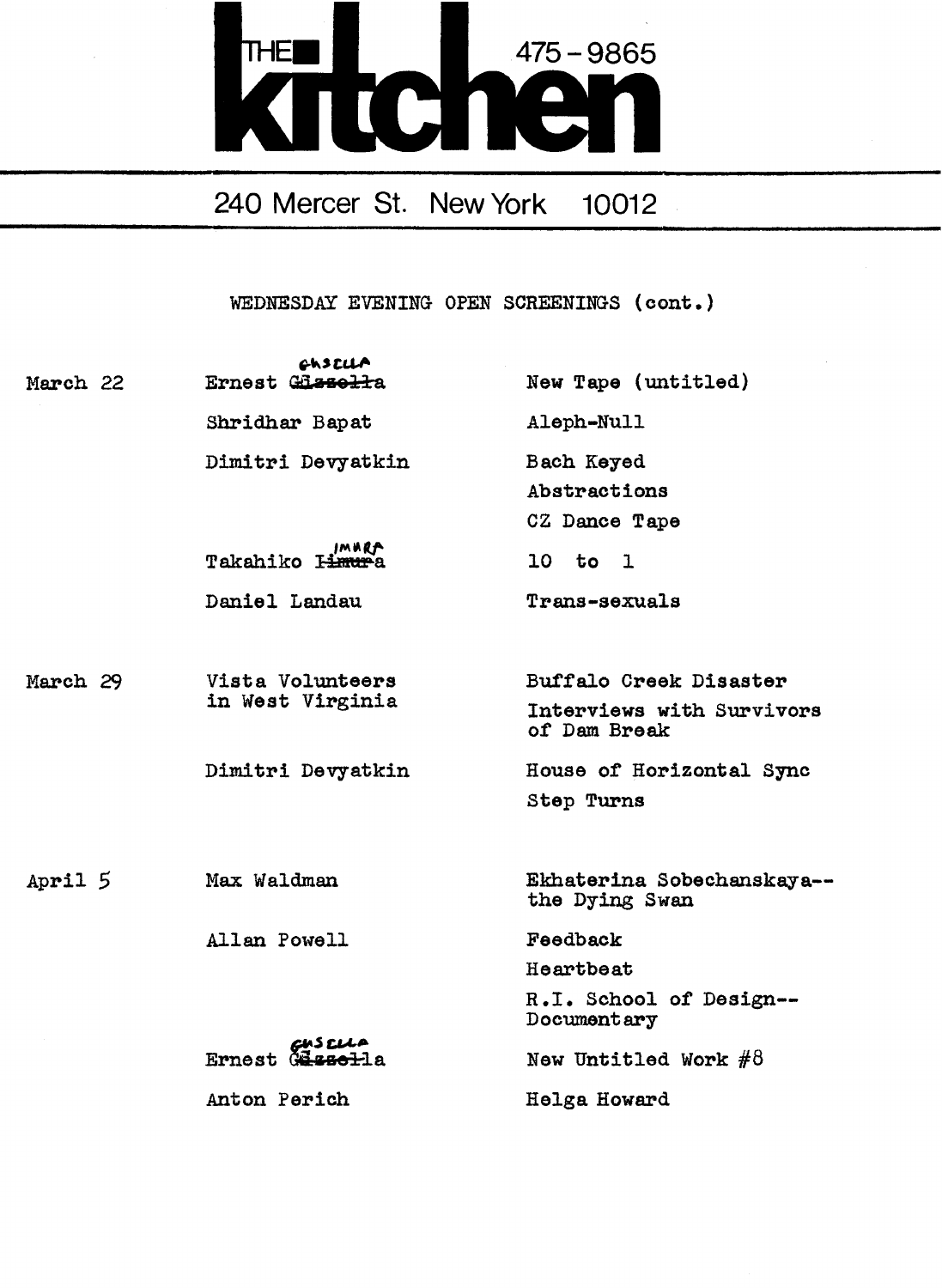

| April 5<br>(continued) | Shridhar Bapat<br>and<br>Bill Etra | Laser Works in Progress             |
|------------------------|------------------------------------|-------------------------------------|
|                        |                                    |                                     |
|                        | Shridhar Bapat                     | Stardrive in Concert<br>Aleph--Null |
|                        | John Reith                         | Poetry at St. Mark's                |
| April 12               | Dimitri Devyatkin                  | Jack Light                          |
|                        | and<br>Rusty Bozeman               | Cybernetics Lesson                  |
|                        | the Vasulkas                       | Swan Lake                           |
|                        |                                    | Fire Island                         |
|                        | D. Devyatkin,<br>W. Hyde, and      |                                     |
|                        | S. Bapat                           | Violin Keyed                        |
|                        | Shridhar Bapat                     | Schenectady Tape                    |
|                        | Anonymous                          | Feminists                           |
| April 19               | Ben Tatti                          | EX 80                               |
|                        | Dimitri Devyatkin,<br>W. Hyde, and |                                     |
|                        | S. Bapat                           | House of Horizontal Sync            |
|                        | Shridhar Bapat                     | Stardrive in Concert                |
|                        |                                    | Serendipity NOs. $1 - 3$            |
|                        |                                    | Aleph--Null                         |
|                        |                                    | Schenectady Tape                    |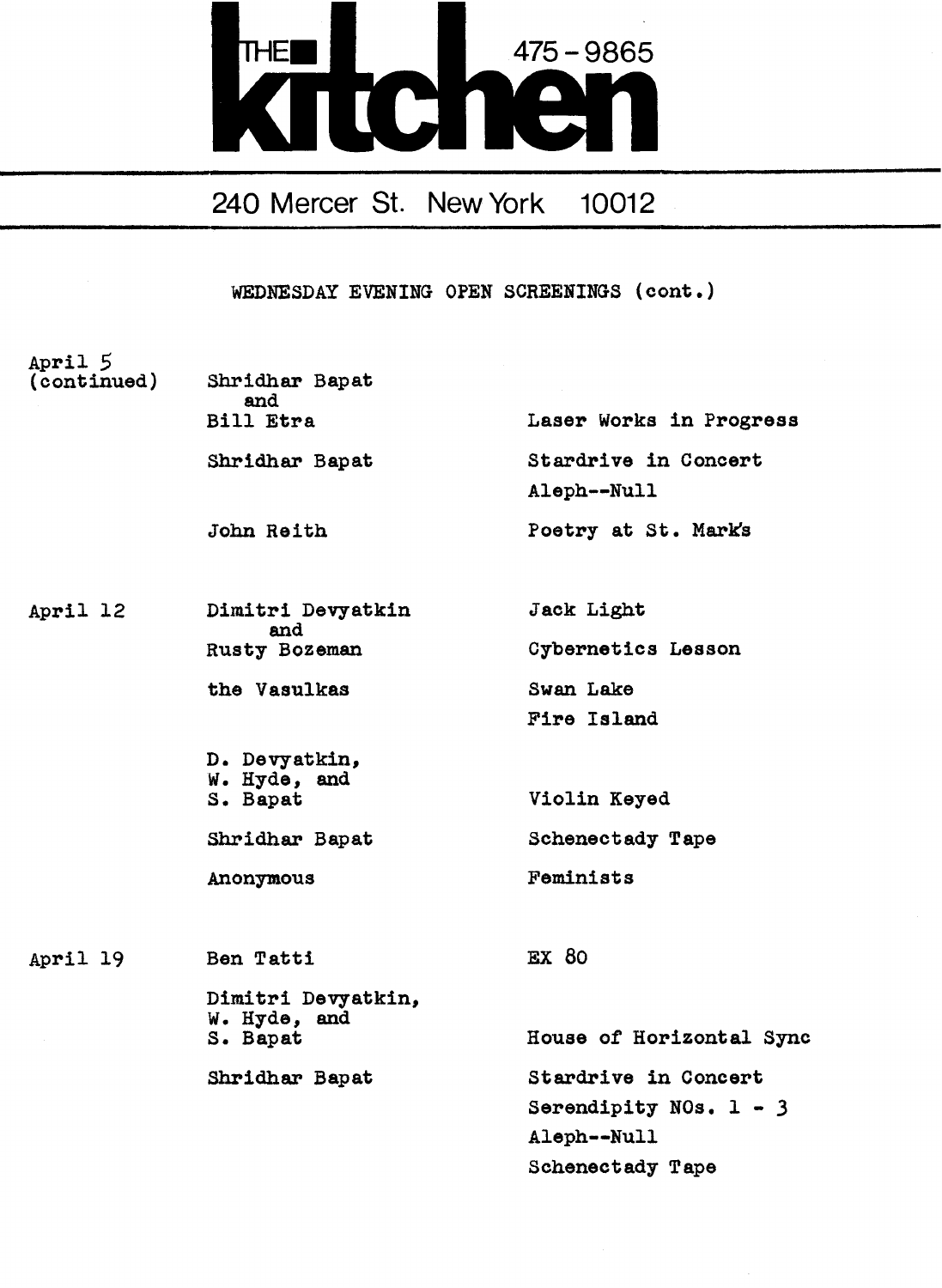

| April 19<br>(continued) | Dimitri Devyatkin                                            | Steep Turns                              |
|-------------------------|--------------------------------------------------------------|------------------------------------------|
|                         | Lee Kaminsky,<br>and<br>Barry Rebo                           | Alvin Lucier at WBAI<br>Free Music Store |
|                         | Vincent Baird                                                | Vanette's Cultural Workshop              |
|                         | Max Waldman                                                  | Le Cygne (Larry Ree)                     |
|                         | the Vasulkas                                                 | Swan Lake                                |
|                         |                                                              |                                          |
| April 26                | Alan Pakaly and                                              |                                          |
|                         | Chris Ishii                                                  | Reality in Westchester                   |
|                         | Antonio Muntadas                                             | Vacuflex                                 |
|                         |                                                              | Instant City                             |
|                         |                                                              | Ibiza                                    |
|                         | Joseph Streich                                               | Kinesis                                  |
|                         | Patricia Jaffe                                               | "Marilyn"                                |
|                         |                                                              |                                          |
| May $3$                 | the Vasulkas                                                 | Swan Lake                                |
|                         | Ben Tatti                                                    | EX 100                                   |
|                         | D. Devyatkin,<br>W. Hyde, and<br>S. Bapat                    | House of Horizontal Sync.                |
|                         | <b>Bill Etra</b><br>(audio-Rhys Chatham) (title unavailable) |                                          |
|                         |                                                              |                                          |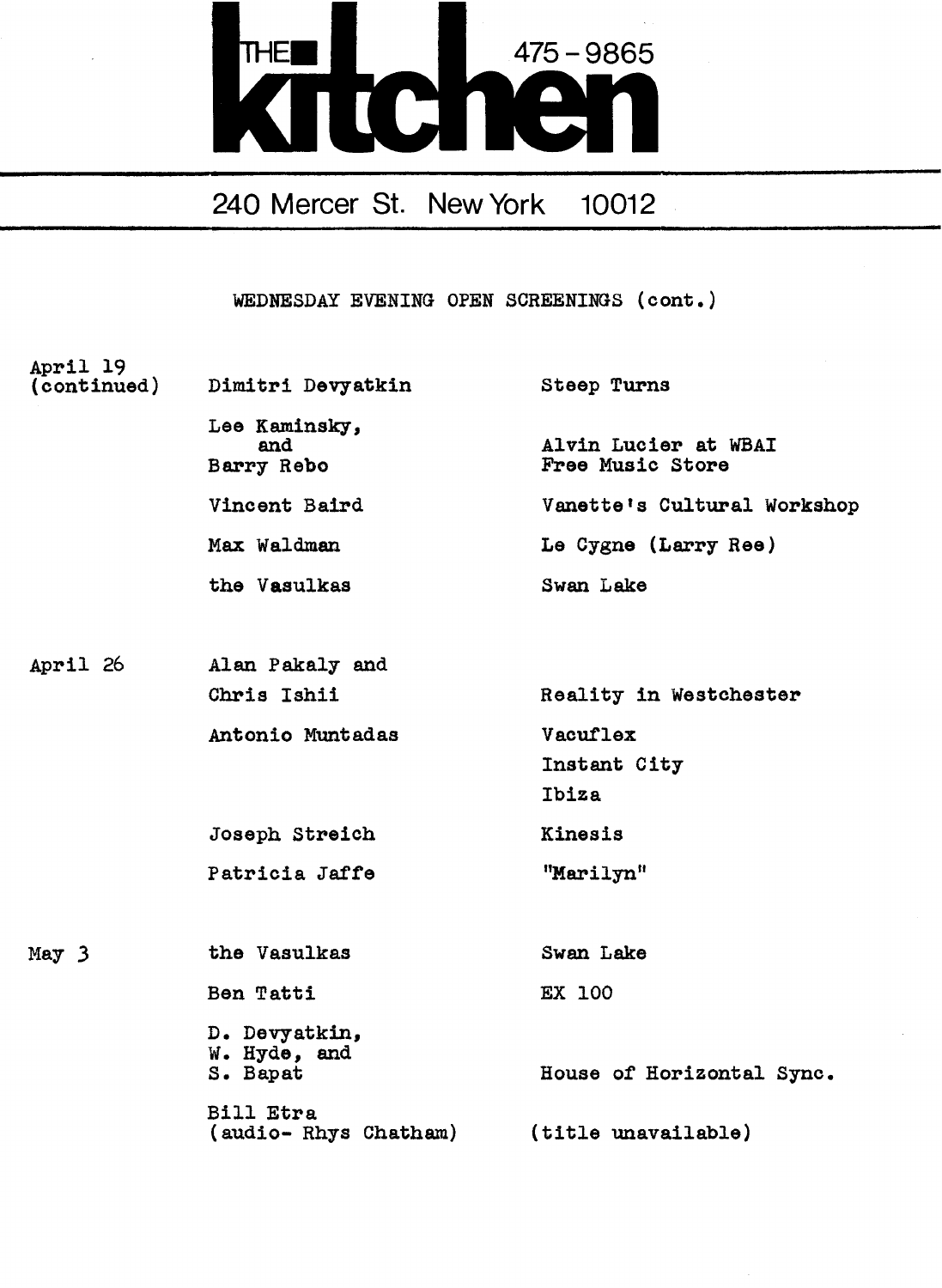

| May 3<br>(continued) | Bill Etra<br>and<br>Woody Vasulka | Lobster Thermador<br>Through a Looking Glass                                                                |
|----------------------|-----------------------------------|-------------------------------------------------------------------------------------------------------------|
|                      | Robert Zagone                     | Westpole                                                                                                    |
|                      | Richard Feliciano                 | Long Sounds                                                                                                 |
|                      | Johanne Kyger                     | Descartes                                                                                                   |
|                      | Barbara Freedman                  | Dance (Live Event)                                                                                          |
| May 10               | the Vasulkas                      | Spaces<br>a. Depth after Esher<br>b. Stones after Magritte<br>c. Flesh after Dali<br>d. Pulsating Landscape |
|                      | Shridhar Bapat                    | Serendipity Nos. $1 - 3$                                                                                    |
|                      | Dimitri Devyatkin                 | Keyed Feedbacks                                                                                             |
|                      | Jamie Robin Newman                | Memoirs of Ruth Ann Fairchild                                                                               |
|                      | Cindi Valtaire                    | Anti-Vietnam Demonstration<br>by the Living Theater 5/10/72                                                 |
| May 17               | Ron Mintz                         | Environment (Film)                                                                                          |
|                      | Bill Etra                         | Untitled                                                                                                    |
|                      | Daniel Swerdlow                   | Video Satelite Station                                                                                      |
|                      | Elsa Tambellini                   | World Band                                                                                                  |
|                      | the Vasulkas                      | Contribution to Aretha Franklin                                                                             |
|                      |                                   |                                                                                                             |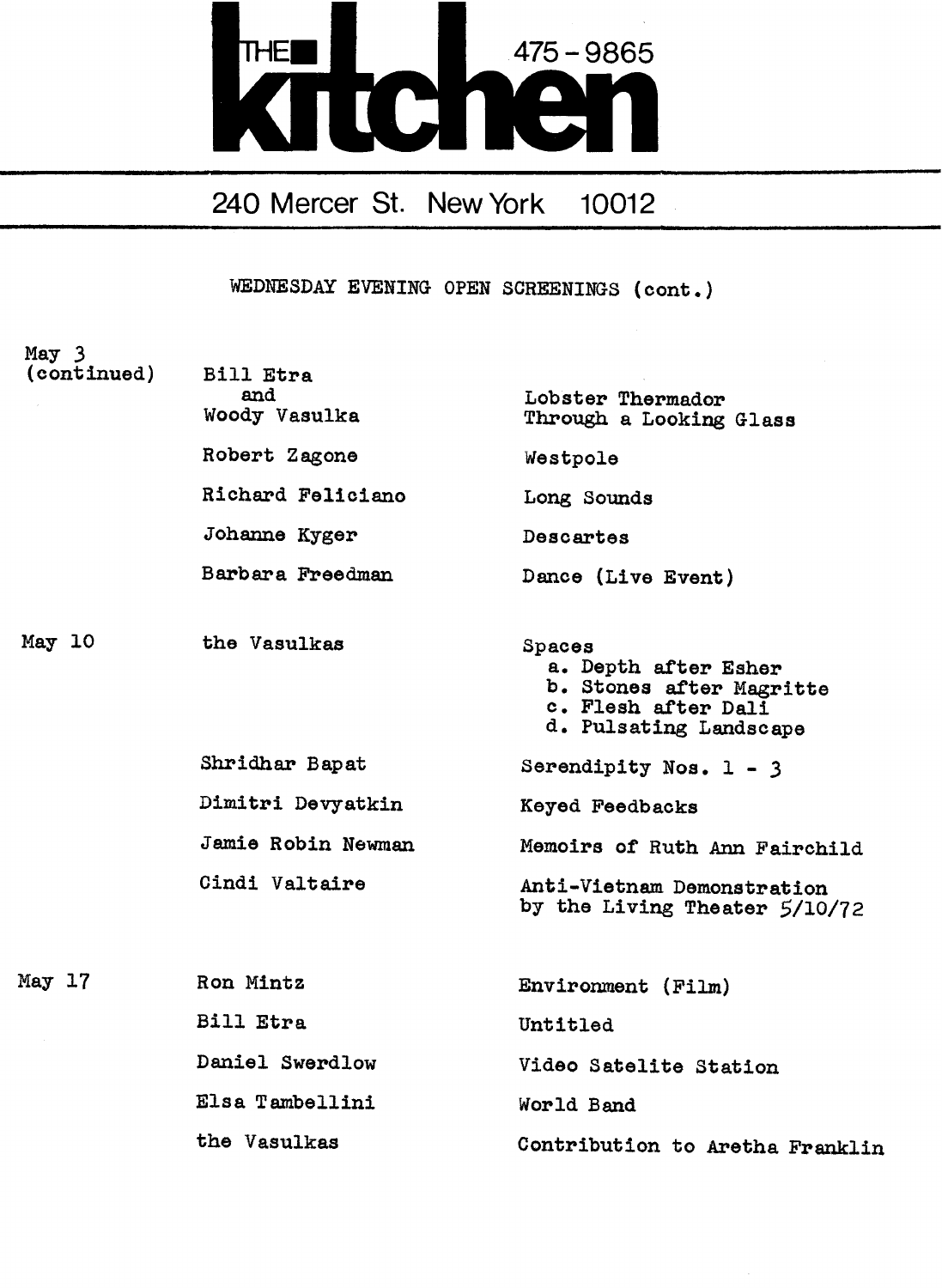

| May 24            | "Captain Video"       | Jamaican Election Campaign '72                                                |
|-------------------|-----------------------|-------------------------------------------------------------------------------|
| $\sim$            | Daniel Swerdlow       | Universe--Video Event                                                         |
|                   | Lenore Jaffe          | Peter and Russell                                                             |
|                   | Andy Mannik           | Arabal's "Handcuffs"                                                          |
|                   | Elsa Tambellini       | Judith Scott                                                                  |
|                   | Daniel Lynch (Ottawa) | Untitled                                                                      |
| May <sub>31</sub> | Bill Etra             | Protoplasm                                                                    |
|                   | Ben Tatti             | <b>Ex 110</b>                                                                 |
|                   | Dimitri Devyatkin     | House of Horizontal Sync.<br>Monstrous Eye<br>Funeral<br>Jim Burton's Concert |
|                   | Herb Wise             | A Videotape on Books                                                          |
|                   | the Vasulkas          | Jimi Hendrix                                                                  |
|                   |                       | Miles Davis                                                                   |
| June $7$          | Shridhar Bapat        | Video Sampler                                                                 |
|                   | Ben Tatti             | $Ex$ 50                                                                       |
|                   | the Vasulkas          | Swan Lake                                                                     |
|                   | Dimitri Devyatkin     | Showtape $#1$                                                                 |
|                   |                       |                                                                               |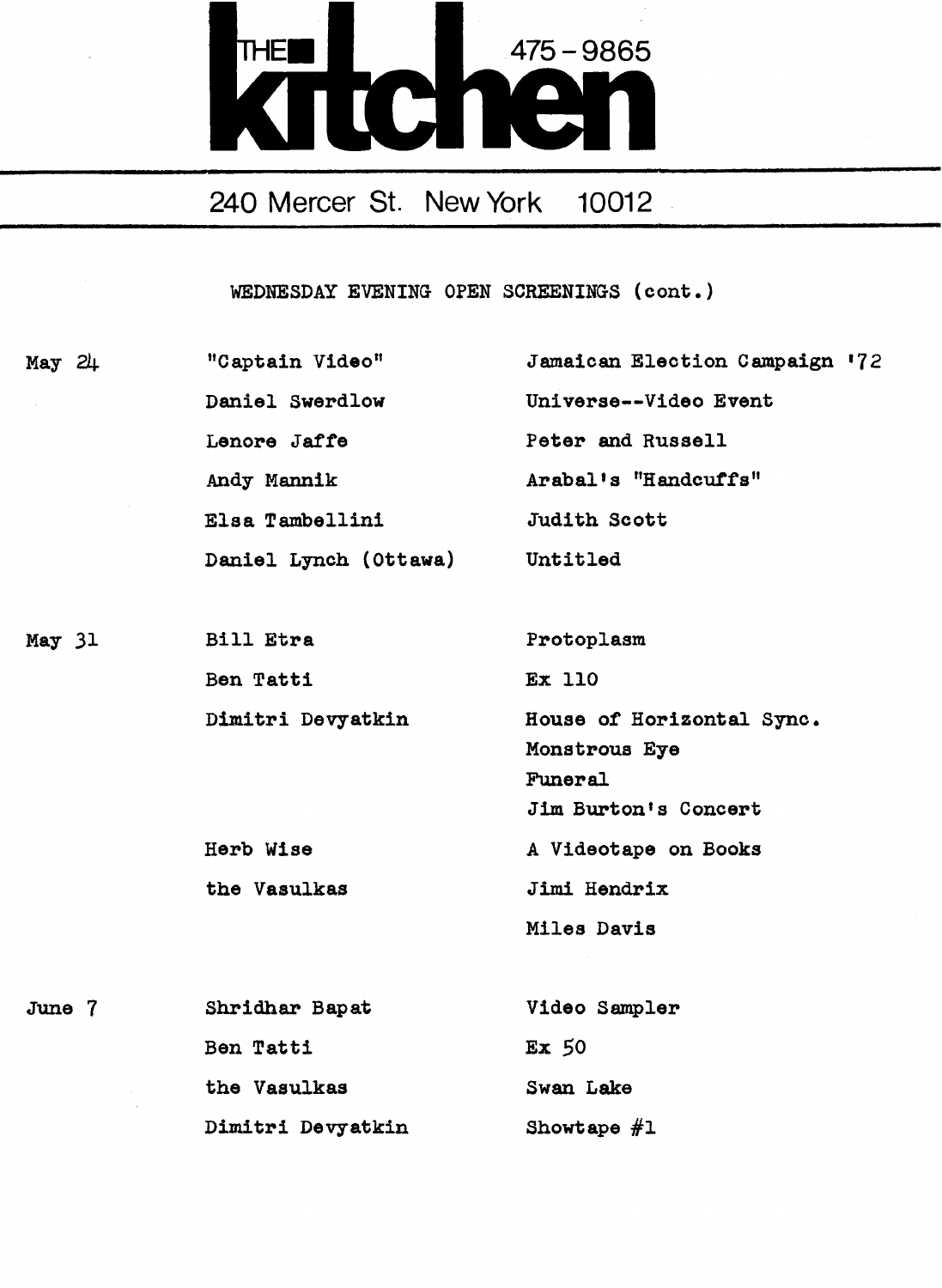

| June 11   | Anonymous                                 | Taxi Tape                            |
|-----------|-------------------------------------------|--------------------------------------|
|           | Lenore Jaffe                              | Untitled                             |
|           | Shridhar Bapat                            | Video Sampler                        |
|           | Steina Vasulka                            | Nixon                                |
|           | the Vasulkas                              | Decays $#2$                          |
|           |                                           |                                      |
| June 21   | An All Evening Videoevent by Joseph Seale |                                      |
|           |                                           |                                      |
| June $28$ | Susan Milano                              | Tattoo                               |
|           | Walter Wright                             | Off The Air Video Mix 6/25/72        |
|           | Tom Kline                                 | The Inverted Self of<br>Allan Kaplan |
|           | Laura Gross                               | Total Environment                    |
|           | Sal Spezia                                | Flag Experiment                      |
|           |                                           | March 21, 1972                       |
|           |                                           |                                      |
| July 5    | Ben Tatti                                 | Ex 10                                |
|           | Rudi Stern                                | Computer Tape (15 min. excerpt)      |
|           | Stephen Beck                              | Conception and Illuminated<br>Music  |
|           | the Vasulkas                              | <b>Black Sunrise</b>                 |
|           |                                           | Swan Lake by Larry                   |
|           | Don Hallock                               | 33                                   |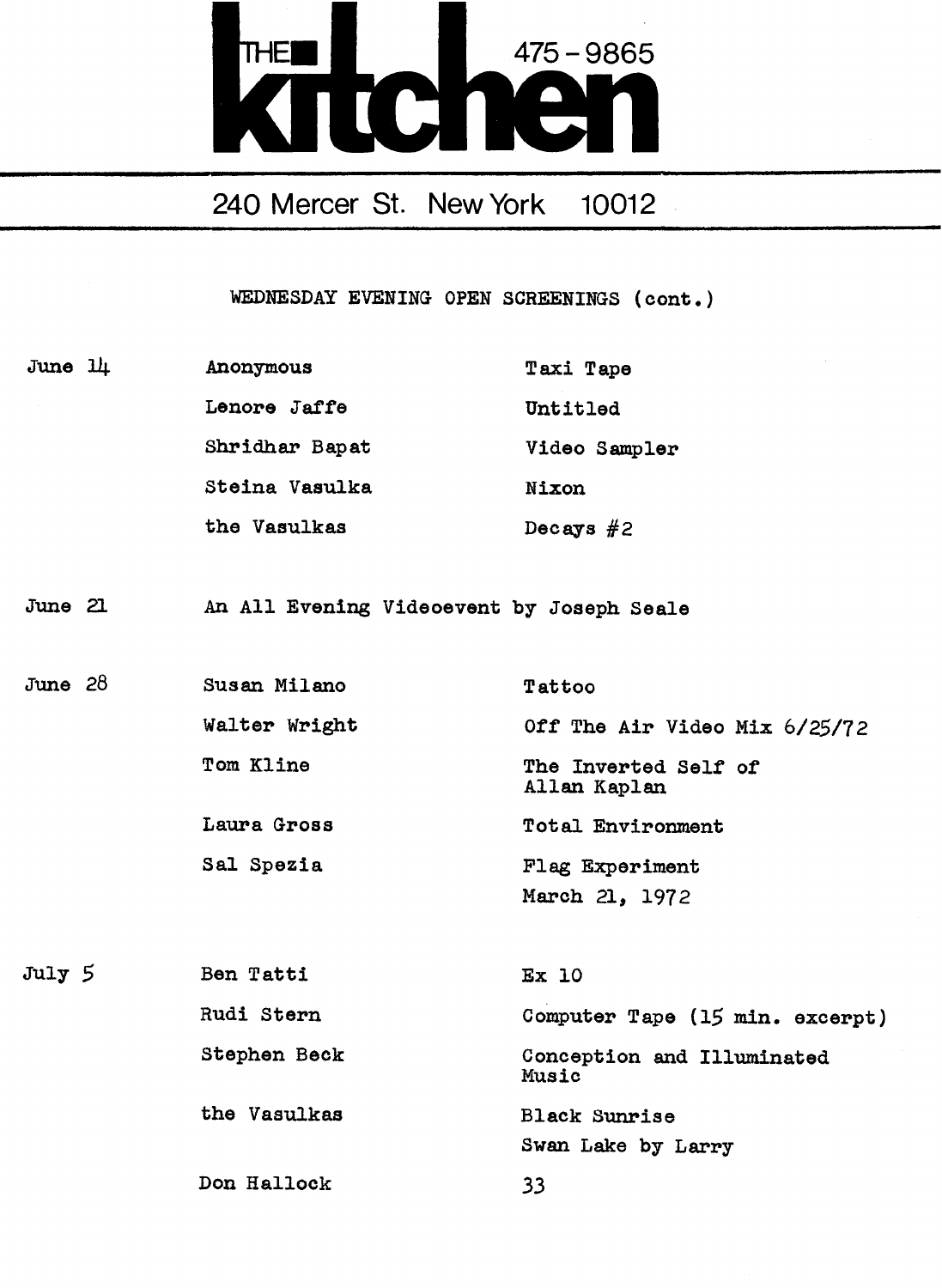

WEDNESDAY EVENING OPEN SCREENINGS (cont.)

July 5 (continued) Richard Feliciano Long Sounds KYCrER Joanne <del>Kruege</del>r <sup>L</sup> Descartes<br>*Le<sup>gt</sup>er Leewt* <u>Kruogoi</u><br>Zapea <mark>L</mark> the Vasulkas Spaces July 12 Dimitri Devyatkin Galeri Heland (Sweden) U .S . Press Conference Sandy Silverman East Meets West in New York City Elias T annenbaum Movement (Electronic Music and Painting on TV Tube) July 19 Stephen Beck Conception and Illuminated Music N.Y. Public Library<br>Teenage Video Workshop Peace March, Nov. 6, 1971 Robert Zagone Westpole KYGCR Joanne Krueger, and Robert Zagone/KQED Descartes N .Y. Public Library Teenage Video Workshop 53rd Street Tower Suicide Feedback Rudi Stern Video Light I the Vasulkas Swan Lake